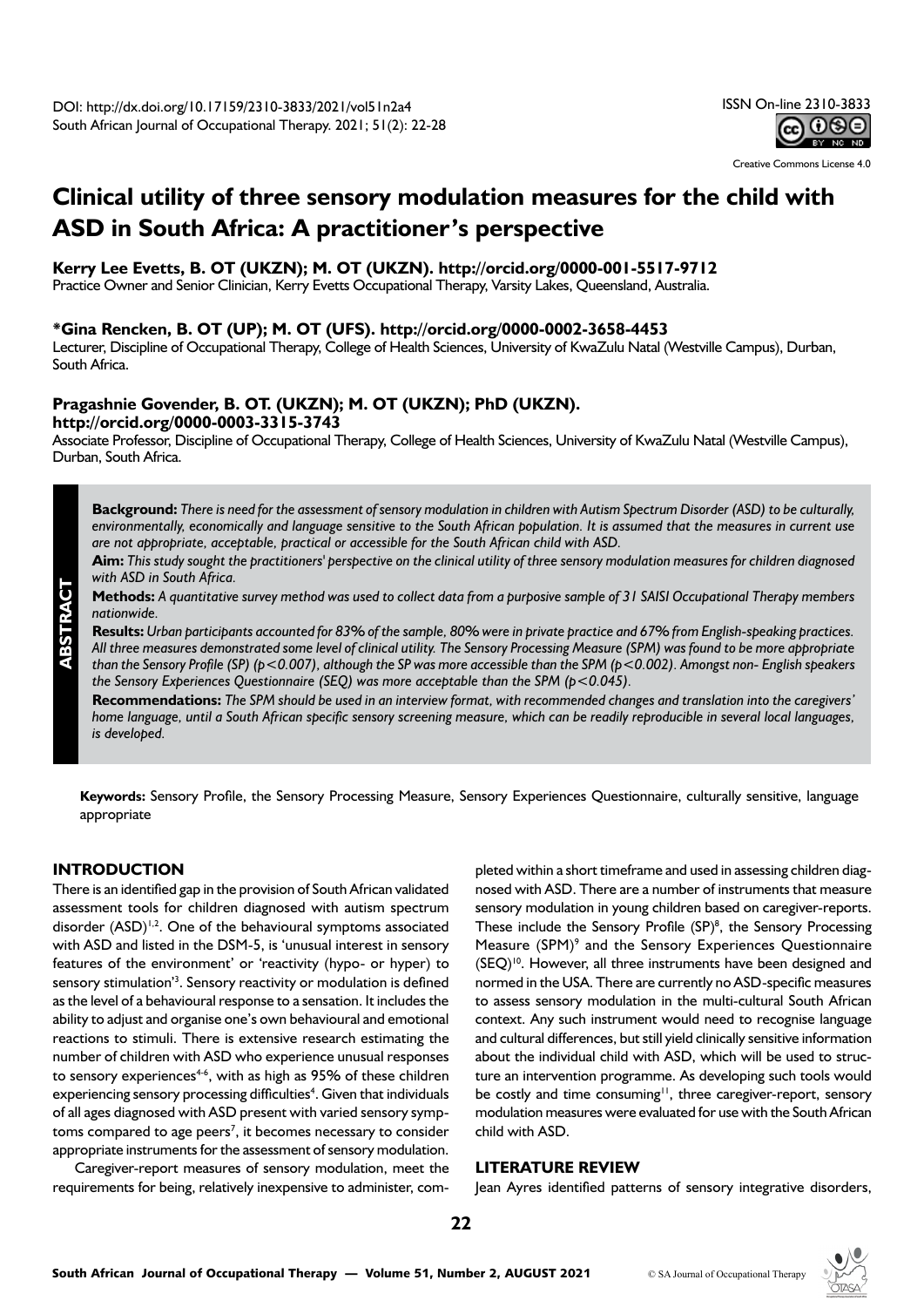including difficulties with sensory reactivity/modulation, sensory discrimination and perception, vestibular processing and dyspraxia<sup>12</sup>. An atypical response to sensory experiences or situations is referred to as "sensory modulation dysfunction" (SMD), and may be characterised by over-responsiveness, under-responsiveness, or excessive seeking or avoiding<sup>12</sup>. Since sensory differences are often predictive of maladaptive behaviours in ASD<sup>13</sup>, accurate assessment and appropriate intervention of sensory reactivity/modulation may have a profound impact on the functional performance of children with ASD in South Africa.

A systematic review of assessment tools currently available for identifying different patterns of sensory processing in children aged three to 11 years was carried out in 2017<sup>14</sup>. This review revealed that the most commonly used tools included the Sensory Integration and Praxis Test (SIPT)<sup>15</sup>, SP<sup>8</sup> and SPM<sup>9</sup>. There are currently six versions of SPM (English, Danish, Finish, Swedish, Norwegian, and Chinese) and six versions of SP (English, Spanish, Arabic, Turkish, Indian, and Chinese)<sup>16</sup>. Occupational therapists plan interventions based on evaluation by interpreting data from these assessment tools that includes gathering information from the caregiver and using observation of the child<sup>16</sup>. Baranek and colleagues<sup>6</sup> report that caregiver-report instruments are ecologically valid for obtaining information about children's behaviour. In the South African context, they are considered a good choice from a cost and time feasibility perspective.

However, with a population of 59 million in South Africa, 11 official languages and a wide range of cultures<sup>17</sup>, sourcing measures developed in the USA raise issues when used with children with ASD in South Africa. Factors that need to be considered in instrument choice are the children and caregiver's culture and language, as well as bias and equivalence of the instrument. The culture within which a child is raised influences values, interactions, social customs, and family structures that help organise their environment<sup>15</sup>. Cultural fairness stipulates that items on tests must not prejudice the performance of children of same ability from different backgrounds due to the unfamiliarity of tasks, and therapists need to be mindful of the influence of culture on sensory processing when planning intervention<sup>18,19</sup>. In 2015, eight out of ten households in South Africa were headed by black Africans  $(80,41\%)$ <sup>17</sup> who are likely to be second or third language English speakers which may impact on the use of these assessments. Thus, attention to language differences is important and at times result in the instrument not being used as a caregiver-report tool. Answers also need to be interpreted with care<sup>20-22</sup>.

Interpersonal sensitivity and a good cross-cultural understanding and communication skills are needed in order to minimise potential bias in the administration of any test<sup>23</sup>. A significant concern is the use of norms for interpretation, where the cultural populations are not homogeneous. This raises the question of the validity of imported assessments in the South African context<sup>24</sup>. Previous research shows that different cultural/ethnic groups perform differently with the test version designed in their own home language<sup>25</sup>.

# *Assessing Clinical Utility*

Smart<sup>26</sup> suggested a multi-dimensional model to assess the clinical utility of a test. His model uses dimensions of appropriateness, accessibility, practicability and acceptability (Table I)

Clinical utility, for the purposes of this study, was defined by the authors as the extent to which the identified sensory reactivity/modulation instruments assist occupational therapists in South Africa, to accurately diagnose the sensory profile of a child with

**Table I: Summary of the dimensions of clinical utility (adapted from Smart26)**

| <b>DIMENSIONS</b>  | <b>ASPECTS</b>                                          | <b>ISSUES TO BE</b><br><b>CONSIDERED</b>                                                                                        |  |
|--------------------|---------------------------------------------------------|---------------------------------------------------------------------------------------------------------------------------------|--|
| <b>APPROPRIATE</b> | Effective<br>Relevant                                   | Existence of formal evi-<br>dence.<br>Impact on existing<br>treatment processes.<br>Importance for clinical<br>decision making. |  |
| <b>ACCESSIBLE</b>  | Resource<br>Implications<br>Procurement                 | Costs and cost<br>effectiveness.<br>Availability, supply and<br>quality.<br>Financial processes.                                |  |
| <b>PRACTICABLE</b> | <b>Functional</b><br>Suitable<br>Training/<br>Knowledge | Are the materials, supplies<br>etc available and working?<br>Everyday constraints on<br>training.                               |  |
| <b>ACCEPTABLE</b>  | To clinicians<br>To clients<br>To society               | Ethical, legal, social or<br>psychological concerns<br>that may affect practice,<br>treatment processes and<br>acceptance.      |  |

ASD, and thereby prescribe appropriate therapy plans for them, within the cultural, social and developmental needs of the child.

There is an identified gap in the provision of culturally sensitive, language appropriate sensory reactivity/modulation measures for ASD children in South Africa<sup>1, 2</sup>. This study, undertaken for degree purposes, focused on exploring the practitioners' perspective on whether three caregiver-report, sensory reactivity/modulation measures have any clinical utility for a child with ASD in South Africa.

# **METHODS**

An electronic survey, using a cross-sectional descriptive design was used to (i) establish the occupational therapy practitioner's perspective on the clinical utility (appropriateness, accessibility, practicability and acceptability) of three sensory reactivity/modulation measures (SP, SPM, SEQ) for the South African child with ASD, (ii) ascertain the challenges of using caregiver-report sensory reactivity/modulation measures; and (iii) to establish particular items of the measures that were problematic.

#### **Population and sampling**

Non-probability purposive sampling was used to recruit participants from the national database of 850 occupational therapists registered with the South African Institute of Sensory integration (SAISI). Participants had to have completed the South African Sensory Integration Course on test interpretation (SASIC3), had to have assessed children with ASD in their career and had to be working within an ASI frame of reference.

#### **Research instrument**

The literature review on ASI, ASD and clinical utility provided the background for the creation of the survey. The first section of the survey required participants to complete demographic information. An open-ended question sought information on challenges participants had experienced when using sensory modulation measures in their current setting. This was followed by 16 four-point Likert scale questions, in the four clinical utility domains of appropriate-

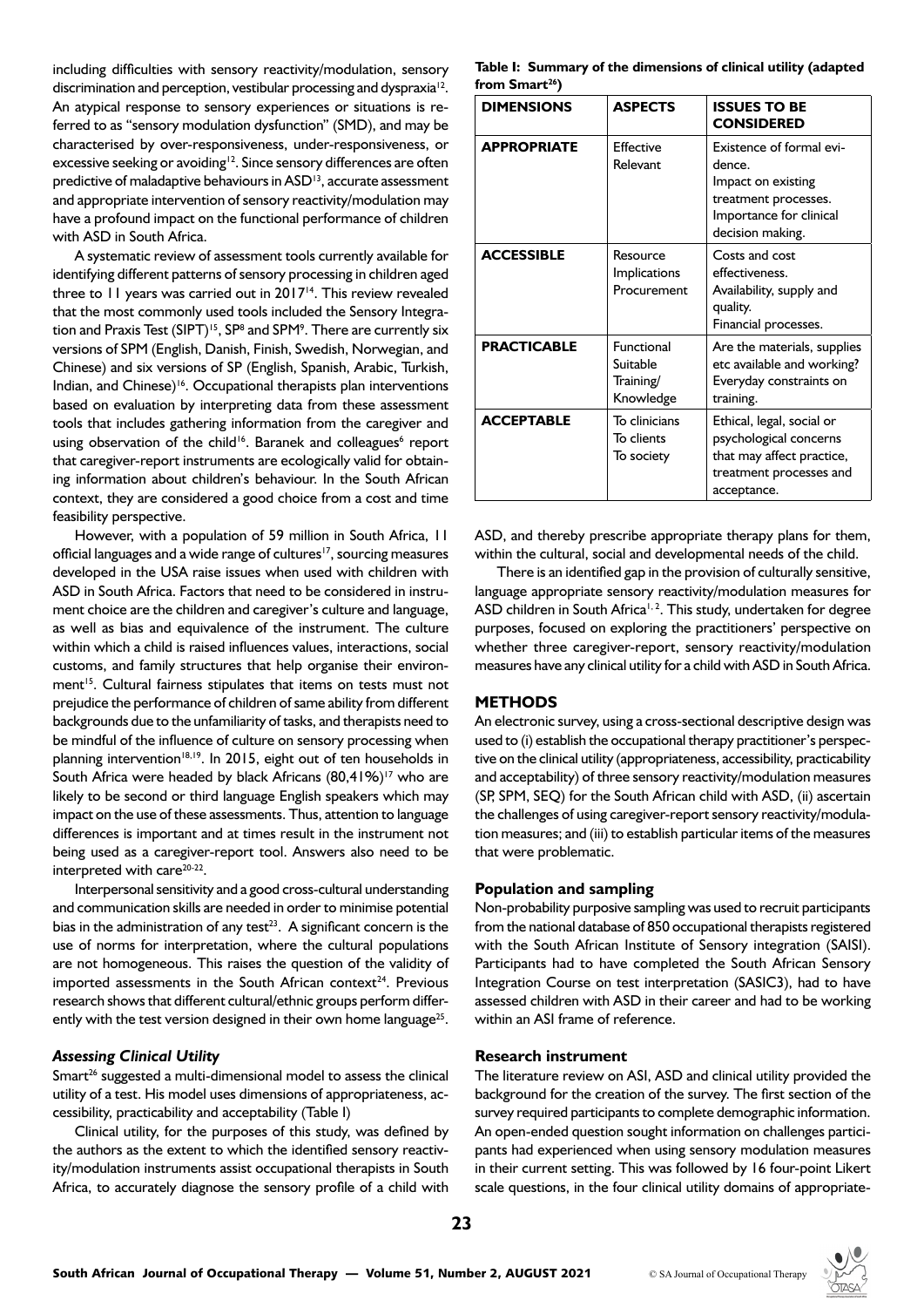ness, accessibility, practicability and acceptability<sup>25</sup>. The Likert scale ranged from  $l =$  strongly disagree,  $2 =$  disagree,  $3 =$  agree, to 4 = strongly agree and was designed to force a positive or negative response from the participant. To be *appropriate* according to the clinical utility definitions, an instrument should yield results that can be used in clinical decision-making and impact on the child's treatment plan. To be considered *accessible*, it must be readily available in the work place, and the caregiver should be able to use it as a self-report measure. For the instrument to be *practicable* it should be functional and suitable for its use in the participants setting. For the instrument to be *acceptable*, it should be ethically sound, socially and culturally appropriate to both the target population and the practitioner. The final section of the survey yielded responses to open ended questions on the specific items from each sensory modulation measure that were considered problematic when used in their setting. The data collection phase spanned eight weeks, with reminders sent after three, five and seven weeks.

The following three Sensory Reactivity/Modulation Tools were included for evaluation in the survey:

# *The Sensory Profile (SP)*

The SP assesses the responses of children over 125 commonly occurring daily experiences, with caregivers rating the frequency with which their child responds to these on a five-point Likert scale "always", "frequently, "occasionally", "sometimes", "never". The 125 items are classified into eight categories: Auditory, Visual, Activity Level, Taste or Smell, Body Position, Movement, Touch, and Social/Emotional<sup>8</sup>.

## *The Sensory Processing Measure (SPM)*

The SPM home form is caregiver rated on a four-point Likert scale, with 75 questions relating to a variety of situations relating to the child's sensory processing ability, praxis ability and social participation that may impact a child's performance in school, home, and community settings. The descriptors for the Likert scale in this instrument are "never", "occasionally", "frequently" and "always"<sup>9</sup>.

## *The Sensory Experiences Questionnaire (SEQ)*

The SEQ is a105 item caregiver-report tool, measuring the child's behavioural responses to sensory stimuli naturally occurring in daily life, sensory behaviours across sensory response patterns of hypo-responsiveness, hyper-responsiveness, sensory seeking, and enhanced perception as well as auditory, visual, tactile, gustatory, and vestibular modalities in social and non-social contexts<sup>10</sup>. The frequency of the child's response on first 97 items is based on a five-point Likert scale ranging from "almost never" to "almost always". The last eight items allow the caregiver to elaborate on the child's sensory behaviour<sup>10</sup>.

## **Pilot Study**

Reliability of the survey questionnaire was established through the pilot study where eight expert<sup>27</sup> occupational therapists reviewed and commented on the questions and the rating scale used. Content validity was achieved by carefully describing the ASD child in the South African context and including items that represented the issues raised in the literature review and subjecting those domains to expert scrutiny<sup>27</sup> via the pilot study. Construct validity was observed by combining ASI and clinical utility theory to inform

the design of the survey questions. The survey questionnaire was thereby designed to access both theoretical constructs through its scaled scores in order to derive clinically relevant information from the subsequent data. Feedback resulted in editing and rewording of items, changes to the layout and presentation of questions and the inclusion of the open-ended question on items that were found to be problematic in practice.

## **Data Collection**

An invitation letter was distributed to the members of SAISI via the administrator. Those who agreed to participate, provided they met the inclusion criteria, were forwarded the survey by the principal author. Sampling bias may have been present as the therapists who met the criteria and responded to the invitation to participate, automatically became part of the final sample  $(n=31)$ . Since the invitation email was sent to all members on the SAISI database, every registered SAISI member had an equal opportunity to respond provided they met the specific inclusion criteria.

#### **Data Analysis**

Demographic information was entered onto a Microsoft Excel 2007 spreadsheet and descriptive statistics were used to analyse the frequencies of responses. The open-ended questions on challenges experienced was analysed thematically<sup>28</sup> to establish the main themes and the frequency of these was presented using descriptive statistics. The 16 questions in four dimensions of clinical utility<sup>26</sup> were transferred onto a spreadsheet and descriptive statistics used to establish which sensory reactivity/modulation measure held the most clinical utility, according to each of the four dimensions, as well as an overall measure. Descriptive statistics were used to calculate the mean score for clinical utility for each measure and statistically significant differences between the clinical utility was established using t-tests. T-tests were also used to establish whether differences existed between overall clinical utility and the years of experience, setting and language of the clients. This was done to determine which, if any, measure had higher clinical utility within these linguistic/cultural/ environmental factors<sup>27</sup>. The level of significance was set at  $p \le 0.5$ .

#### **\*Ethics**

Full ethical approval was granted from University of KwaZulu-Natal (Ethical Clearance number: HSS/0409/017M). The HPCSA guidelines for ethical good practice were observed during all aspects of this study<sup>29</sup>. A process of informed consent was followed during piloting and data collection. All data participants were de-identified and aggregated during analysis, thereby maintaining anonymity and privacy of participants.

## **RESULTS**

Practitioners who responded were experienced with  $65\%$  (n=20) having more than 10 years' experience as an occupational therapist. The majority  $(67\%; n=21)$  of practitioners consulted were English- speaking clients, worked mainly in private practice settings  $(80\%; n=25)$  and most  $(83\%; n=26)$  were based in urban areas.

# **Clinical Utility of the three Measures**  *Overall Mean Scores*

Overall mean scores for clinical utility of the SP, SPM and the SEQ demonstrated no statistically significant difference ( $p \ge 0.5$ ). The mean rating was a '3' on the Likert scale which indicated

\*Ethical approval for this study was granted prior to the enactment of the amended POPIA on 20-07-01

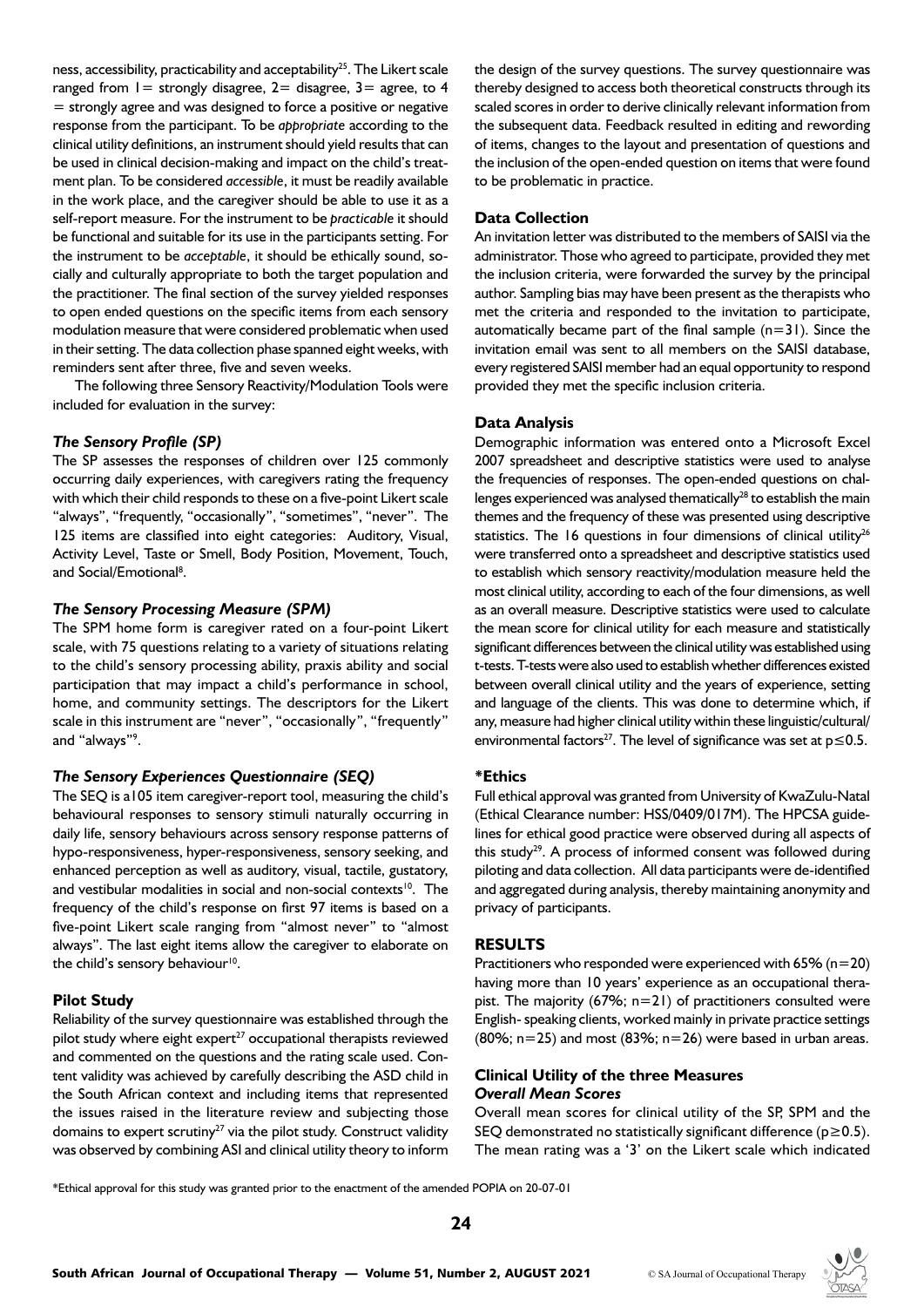

## **Figure 1: Overall mean scores for clinical utility of the three measures.**

agreement with the three measures' clinical utility. The three measures were then analysed for statistical significance ( $p$  < 0.5) over each of the dimensions of clinical utility, which included appropriateness, accessibility, practicability and acceptability (Figure 1).

## *Clinical Utility: Appropriateness*

A clinically significant difference between the SP and SPM was noted, in favour of the SPM ( $p=0.007$ ). This was consistent when compared to practitioner experience and geographical location. However, with the group of non-English speaking or second language English speakers, the SEQ held significantly higher utility than the SP ( $p=0.01$ ) and SPM ( $p=0.02$ ).

## *Clinical Utility: Accessibility*

Statistically significant differences between the three measures were noted with the SP being most accessible. The SP was more accessible than the SPM ( $p=0.002$ ), and the SEQ ( $p=0.001$ ) and the SPM was more accessible than the SEQ ( $p=0.03$ ). The majority (90%; n=28) of the practitioners had access to the SP within their work place.

## *Clinical Utility: Practicability*

There were no significant differences between any of the measures for *practicability*. Cost of the measures was a concern cited by some practitioners, with 32% ( $n=10$ ) reporting the cost was too high. Other practicability measures indicate 13% found the questionnaires too long, 10% found the rating scales challenging to use and 10% reported the layout was not easy to follow.

## *Clinical Utility: Acceptability*

There were no significant differences between the three measures for *acceptability*. A small number of practitioners (22%; n=7) commented that the measures were not relevant for the child with ASD in South Africa. A statistically significant preference for the SEQ (p=0.020) over the SPM was seen amongst the non-English speaking or second language English speakers with a significant preference of the SPM over the SEQ ( $p=0.009$ ) noted in English speakers.

## **Challenges in use of caregiver-report Sensory Reactivity/ Modulation Measures**

Caregiver-report sensory reactivity/modulation measures were used by 90% ( $n=28$ ) of the participants, with 68% ( $n=19$ ) of them using the SP, 18% ( $n=5$ ) using the SP and SPM, and 14% ( $n=4$ ) using only the SP. Of the 28 participants that used the measures, 27 (97%) reported challenges in the use with children with ASD.

The themes that emerged included parents*'* lack of insight into their child's behaviours (40%,  $n=11$ ), parents having difficulty understanding the measure due to ambiguity (74%,  $n=20$ ), language barriers to using the measure ( $22\%$ ,  $n=6$ ), the measure being too long (30%, n=8) or misused (over-or understate the child's difficulties) (26%,  $n=7$ ), denial of the child's diagnosis (18%,  $n=5$ ) and that interviews with the parents and/or observation of the child  $(37\%$ , n=10) are often needed to supplement the information given in the sensory reactivity/modulation questionnaire.

#### **Problematic Items on the three Measures**

This was an optional section of the survey with and 22 participants providing responses. These included suggestions for changes in wording, phrases, task items, cultural and environmental specific changes as well as ASD core deficit comments. Particular reference was made for the use of SPM in South Africa as a caregiver-report measure for literate, first language English speakers.

Participants noted that in South Africa, the SPM can guide an interview with a caregiver to gain useful information about the child's responses to sensory input in their environment. For valid and reliable information, the caregiver's home language is preferred and analysis of items should consider cultural norms. When used with these considerations, final scores can only be used as a guide as the deviations from the normed scores threaten the validity of the measure. The considerations for the South African context from the practitioners in this study appear in Table II (p26).

# **DISCUSSION AND IMPLICATIONS OF THE STUDY**

Considering the lack of clinical utility studies of sensory reactivity/ modulation measures, the results of this study are significant. This is in relation to practitioners' perspectives on clinical utility that will inevitably influence how sensory reactivity/modulation measures are used when assessing children with ASD in South African private practice settings. The participants were largely from English speaking, private practices located in urban areas which may have skewed the results. No single test held overall higher clinical utility than the others, and the overall rating indicated agreeability with the clinical utility of the measures as assessed across the four dimensions in this study. However, on analysis of each dimension and comparison to the data from different demographic groups, some significant findings emerged.

In establishing *clinical utility appropriateness*, the SPM was indicated to be more appropriate for an ASD population due to the social participation section, communication items and focus on activities of daily living (ADLs). The SEQ was considered more appropriate for the non-English speaking or second language English group, as it was short, concise, and focused on ASD-related questions. Regarding the *clinical utility accessibility dimension*, the SP was the most utilised measure and accessible in most of the workplaces of participants. The SEQ is not yet widely known or available in SA and therefore held the least accessibility. However, it was noted that it was easy to understand and would be used if available.

*Clinical utility practicability* was related to the cost of the measure and the length of time taken to complete the measures,

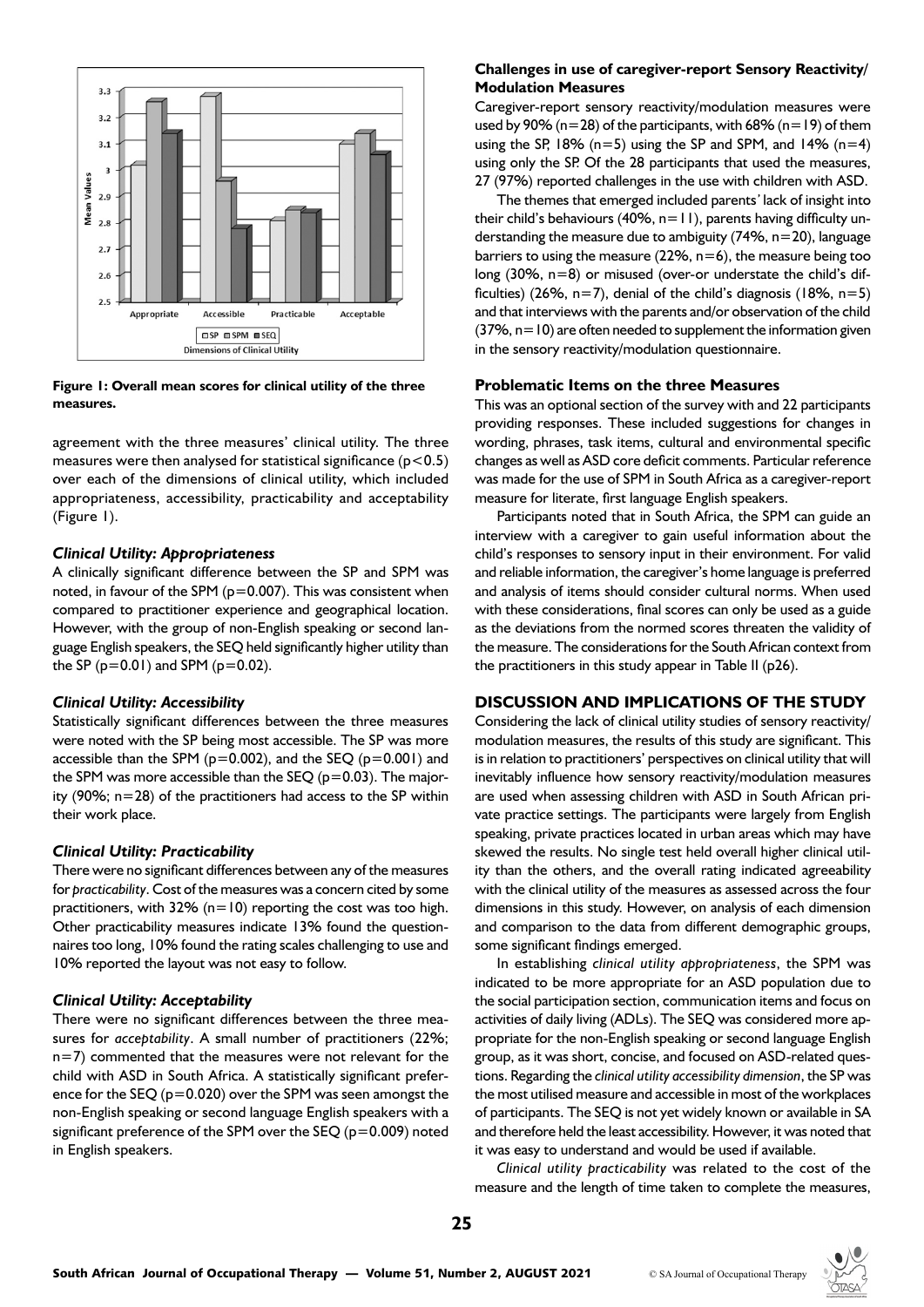**Table II: Considerations in the administration of the SPM within the South African Context**

| <b>LANGUAGE</b>                                                                                                                                                   | <b>TASKS</b>                                                                                                                                   | <b>CULTURE</b>                                                                                                                                                                  | <b>ENVIRONMENT</b>                                                                                                                                                                | <b>CORE ASD DEFICIT</b>                                                                                                                                                     |
|-------------------------------------------------------------------------------------------------------------------------------------------------------------------|------------------------------------------------------------------------------------------------------------------------------------------------|---------------------------------------------------------------------------------------------------------------------------------------------------------------------------------|-----------------------------------------------------------------------------------------------------------------------------------------------------------------------------------|-----------------------------------------------------------------------------------------------------------------------------------------------------------------------------|
| If a word or phrase<br>is not understood,<br>clarify the meaning by<br>providing a more com-<br>monly used word in that<br>language or provide an<br>explanation. | Item 29: Exposure to<br>"flutes and trumpets"<br>may be limited so per-<br>haps the example of a<br>whistle or vuvuzela.<br>Item 46,49: Use of | Throughout: "Interact/ partici-<br>pate appropriately" could mean<br>different things in different<br>cultures so caution should be<br>used.<br>Item 4: The concept of personal | May not have exposure<br>to light switches (Item 19),<br>hairdryers/vacuum cleaners<br>(item 22), air conditioner/<br>lawn mower (item 27)<br>in the home. Use other<br>examples. | Twelve of the 74 items<br>were noted by partici-<br>pants to be as a result of<br>core ASD deficits and not<br>necessarily of sensory<br>origin.<br>These are items number: |
| The following words are<br>anticipated to require                                                                                                                 | "pencil" or "spoon" or<br>"legos" (item 73) may                                                                                                | space differs culturally.                                                                                                                                                       | Item 56. May not have                                                                                                                                                             | 1, 2, 3, 5, 8, 9, 10, 72<br>& 73. Please use cau-                                                                                                                           |
| explanation:<br>unappealing exces-<br>sively fearful<br>imitate                                                                                                   | vary according to cul-<br>ture and exposure.                                                                                                   | Item 5: "Eye contact" can be<br>open to interpretation accord-<br>ing to one's cultural norms.                                                                                  | playground equipment<br>available.                                                                                                                                                | tion when interpreting<br>answers.                                                                                                                                          |
| distressed appropriate<br>seek strobe light fluores-<br>cent light brassy shrill pet<br>animals                                                                   | Item 56: "Teeter-tot-<br>ter" is a see-saw.<br>Item 58: "Curb" should<br>be worded as pave-<br>ment.                                           | Item 7: may not be appropriate<br>in some cultures who prefer<br>quiet mealtimes.                                                                                               | Item 65: Many may not<br>be exposed to "escalators/<br>elevators" and "flushing<br>toilets".                                                                                      |                                                                                                                                                                             |
| For item 33 use an ex-<br>ample of hugging others<br>if confused by the word<br>'touch'.                                                                          |                                                                                                                                                | Item 42: uses cooked spinach as<br>an example which may be of-<br>fensive to some.                                                                                              |                                                                                                                                                                                   |                                                                                                                                                                             |

the layout and the rating scale. The *practicability* results remained consistent between all three measures, across all four dimensions. The *practicability* scores were generally the lowest scores, from all four dimensions of clinical utility assessed, indicating overall dissatisfaction with all of the measures for their practical use. C*linical utility acceptability* explored whether the practitioner would use the measure in their workplace. They answered questions about the relevance of the measures culturally, environmentally and diagnostically. Results indicate and possibly guide decision making in choice of measures, with the SPM being more relevant to the English-speaking client population, and the SEQ being more relevant to the non-English speaking population.

The findings of this study were similar to those seen in other cross-cultural studies with sensory reactivity/modulation measures. Israeli<sup>10</sup>, Spanish<sup>18</sup> and Arabic<sup>19</sup> studies found that language barriers and cultural and environmental differences impacted the validity of the measures in cultures that differed from the USA. An Australian study<sup>30</sup> found the SP to be valid in their context, which is likely due to the official language being English. Their cultural differences in the study were considered minor, and was catered for by using suggested alternative phrases/words in a few places when administering the measure in Australia. South Africa is a multi-lingual country, with vast diversity in culture, socio-economic status and environments. Although this influences the validity of sensory reactivity/modulation measures, full-scale translation and psychometric testing of sensory reactivity/modulation measures are not feasible in this context. Many participants commented that an electronic measure which can be emailed to parents, is easy to understand, translatable, not too long, scored automatically, and is reasonably priced would be favoured. The SP and SPM are both available online for a fee.

Benefits of the measures are highlighted in this study even though literacy levels and language differences in South Africa present challenges with using these caregiver-report measures. It is clear that caregiver-report sensory reactivity/modulation measures are considered valuable by the number of therapists already using them. The therapists do adapt to these challenges, by using a sensory reactivity/modulation measure as a guide to parent interviews, and used both a parent interview and observation of the child as part of

their assessment in ASD, before planning an intervention. Despite the SP being the most utilised of the sensory reactivity/modulation measures in this sample (holding the highest clinical utility for 'accessibility') the SPM and SEQ demonstrated higher clinical utility than the SP in the 'appropriateness' and 'acceptability' dimensions, for the child with ASD in South Africa. Comments included finding the SPM more suitable for ASD due to the social participation, and ADL questions. The SEQ was favoured also due to the 'fascinations' sections of the questionnaire which many felt was appropriate for ASD. It was described to be shorter and easier to complete when compared to the SP and SPM. The SP had many more negative comments including being lengthy, daunting to parents, having complex questions, taking a long time to score and having too many gaps in assessing ADL for the child with ASD.

Limitations of the study include the majority of the study participants being practitioners in private practice in urban settings. Since the inclusion criteria required the practitioner to have training to SASIC level 3, it highlights that this training appears to be accessible to those in private practice. The training is however, inaccessible geographically to rural occupational therapists, as there is only one course per year and is usually presented in an urban setting.

## **RECOMMENDATIONS**

This study highlights that the internationally, more specifically USAdeveloped sensory reactivity/modulation measures do not have adequate clinical utility, in all dimensions, for caregivers of children with ASD in South Africa, that may very well bias the validity of the measures. However, the majority of participants do use sensory reactivity/modulation measures as part of their ASD assessment. It is thus clear that these measures do hold some value, even though adaptations may be required in administration and interpretation. The release of the online scoring versions for the SPM and SP have made access to practitioners less financially burdensome.

In clinical practice, guidance on the choice of instrument for their client population (SPM for English language speakers, SEQ for non-English language speakers), and using the instruments to guide interview questions and assisting in parent/caregiver understanding of items are important. Further research is however recommended,

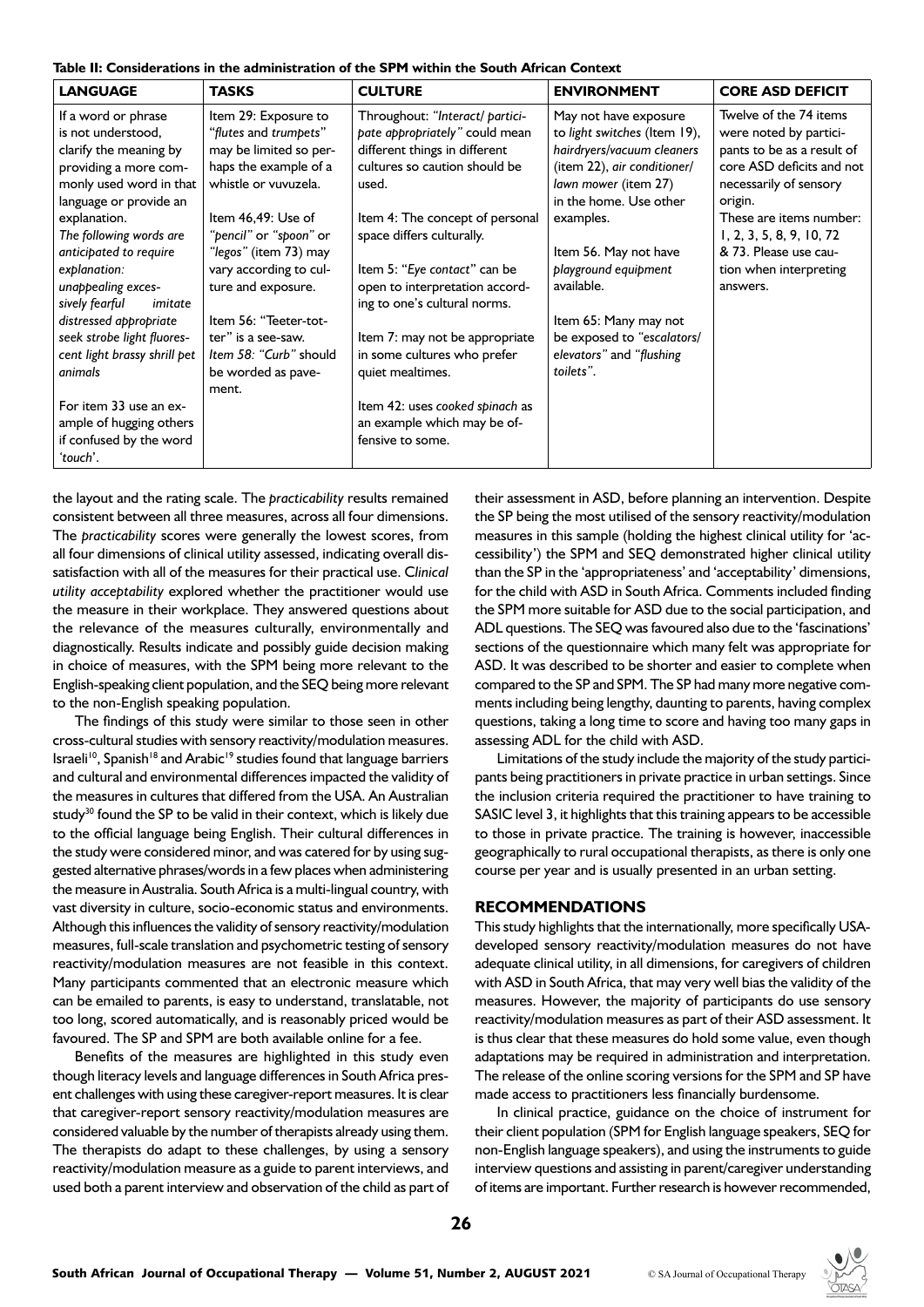with a particular focus on rural contexts with non-English first language caregivers. There may be a need for a sensory reactivity/ modulation measure, in additional languages, with terminology and phrases suitable for the culture in that language group. The measure should be concise and readily available at low cost and used thereafter to guide parent interviews and intervention. Those practitioners currently practicing sensory integration occupational therapy with children with ASD, and whose caregivers are not first language English speakers, should administer the SPM with some adaptations.

Tertiary educators and trainers in sensory integration should consider teaching the SPM with recommended adaptations until such time a South African tool becomes available. The process of culturally and linguistically fair occupational therapy assessments in South Africa should be reviewed, and research and development of such supported.

# **CONCLUSIONS**

The literature is clear on the need for ASD assessment to be fair and just, culturally sensitive and environmentally suitable, for any such assessments to hold validity. The results of this study indicate that whilst the measures hold clinical utility for some of the South African population, this is the minority. Specifically, the sensory reactivity/modulation measures normed in the USA hold limited clinical utility for non- or second language English speaking caregivers of ASD children. In this study, practitioners reported that sensory reactivity/modulation measures are more beneficial in the caregivers' home language, and that instruments should be culturally and environmentally applicable. A sensory reactivity/modulation measure for children with ASD thus needs to be developed. The practice implication for this in occupational therapy indicates careful thought and clinical reasoning in choosing assessment instruments, specifically with the non-English speaking child or caregiver and in rural settings.

# **AUTHOR CONTRIBUTIONS**

Kerry Lee Evetts conducted the research and was the primary author of the manuscript. Gina Rencken and Pragashnie Govender supervised the study and assisted in the conceptualisation, analysis and interpretation of the data and in revising the manuscript through the review process.

# **Declaration of Conflict**

The authors declare no conflict of interest.

# **REFERENCES**

1. Smith L, Malcolm-Smith S, de Vries PJ. Translation and cultural appropriateness of the Autism Diagnostic Observation Schedule-2 in Afrikaans. Autism [Internet]. SAGE Publications; 2016 May 25;21(5):552–63. Available from:

http://dx.doi.org/10.1177/1362361316648469

- 2. Van Jaarsveld A, Mailloux Z, Herzberg DS. The use of the Sensory Integration and Praxis tests with South African children. South African Journal of Occupational Therapy. 2012;42(3):12-18.
- 3. American Psychiatric Association. Diagnostic and statistical manual of mental disorders (DSM-5®). American Psychiatric Pub; 2013.
- 4. Dickie VA, Baranek GT, Schultz B, Watson LR, McComish CS. Parent Reports of Sensory Experiences of Preschool Children With and Without Autism: A Qualitative Study. American Journal of Occupational Therapy [Internet]. AOTA Press; 2009 Mar 1;63(2):172–81. Available from: http://dx.doi.org/10.5014/ajot.63.2.172
- 5. Tomchek SD, Dunn W. Sensory Processing in Children with and without Autism: A Comparative Study Using the Short Sensory Profile. American Journal of Occupational Therapy [Internet]. AOTA Press; 2007 Mar 1;61(2):190–200. Available from: http://dx.doi.org/10.5014/ajot.61.2.190
- 6. Baranek GT, David FJ, Poe MD, Stone WL, Watson LR. Sensory Experiences Questionnaire: discriminating sensory features in young children with autism, developmental delays, and typical development. Journal of Child Psychology and Psychiatry [Internet]. Wiley; 2005 Sep 22;47(6):591–601. Available from: http://dx.doi.org/10.1111/j.1469-7610.2005.01546.x
- 7. Ben-Sasson A, Hen L, Fluss R, Cermak SA, Engel-Yeger B, Gal E. A Meta-Analysis of Sensory Modulation Symptoms in Individuals with Autism Spectrum Disorders. Journal of Autism and Developmental Disorders [Internet]. Springer Science and Business Media LLC; 2008 May 30;39(1):1–11. Available from: http://dx.doi.org/10.1007/s10803-008-0593-3
- 8. Dunn W. Sensory profile. San Antonio, TX: Psychological Corporation; 1999.
- 9. Parham LD, Ecker C. Sensory processing measure (SPM). Western Psychological Services; 2007
- 10. Baranek GT. Sensory experiences questionnaire version 3.0. Unpublished manuscript.
- 11. Franz, L., Chambers, N., Von Isenburg, M., De Vries, P.J., 2017. Autism spectrum disorder in sub-saharan africa: A comprehensive scoping review. Autism Research 10(5): 723–749. https://dx.doi.org/10.1002%2Faur.1766
- 12. Schaff, R., Schoen,S., Smith Roley, S.,Lane, S., Koomar, J., May-Benson, T. A Frame of Reference for Sensory Integration IN Kramer, P & Hinojosa, J Frames of References for Pediatric Occupational Therapy 3rd edition.2010: p111-112
- 13. Lane AE, Young RL, Baker AE, Angley MT. Sensory processing subtypes in autism: Association with adaptive behavior. Journal of Autism and Developmental Disorders. 2010;40(1):112-122. https://doi.org/10.1007/s10803-009-0840-2
- 14. Jorquera-Cabrera S, Romero-Ayuso D, Rodriguez-Gil G, Triviño-Juárez J-M. Assessment of Sensory Processing Characteristics in Children between 3 and 11 Years Old: A Systematic Review. Frontiers in Pediatrics. 2017; 5-57. https://doi.org/10.3389/fped.2017.00057.
- 15. Ayres AJ. The Sensory Integration and Praxis Tests. Los Angeles: Western Psychological Services.1989.
- 16. Windsor M, Smith-Roley SS, Szklut S. Assessment of Sensory Integration and Praxis. In: Roley SS, Blanche EI, Schaaf RC, editors. Understanding the nature of sensory integration with diverse populations. Communication Skill Builders; 2001:215.
- 17. Statistics South Africa. P0310 Living Conditions of Households in South Africa, 2014/2015. Available from https://www.statssa.gov.za/publications/P0310/P03102014.pdf Accessed 14 June 2021
- 18. Caron KG, Schaaf RC, Benevides TW, Gal E. Brief Report-Cross-Cultural Comparison of Sensory Behaviors in Children with Autism. American Journal of Occupational Therapy. 2012; 66(5): e77-80. https://doi.org/10.5014/ajot.2012.004226
- 19. Peña ED. Lost in translation: Methodological considerations in crosscultural research. Child Development. 2007 Jul 1;78(4):1255-1264. https://doi.org/10.1111/j.1467-8624.2007.01064.x
- 20. Román-Oyola R, Reynolds SE. Validating the response process of the Spanish version of the Short Sensory Profile: A pilot study using cognitive interviews. Journal of Occupational Therapy, Schools, & Early Intervention. 2010;3(3):197-206.